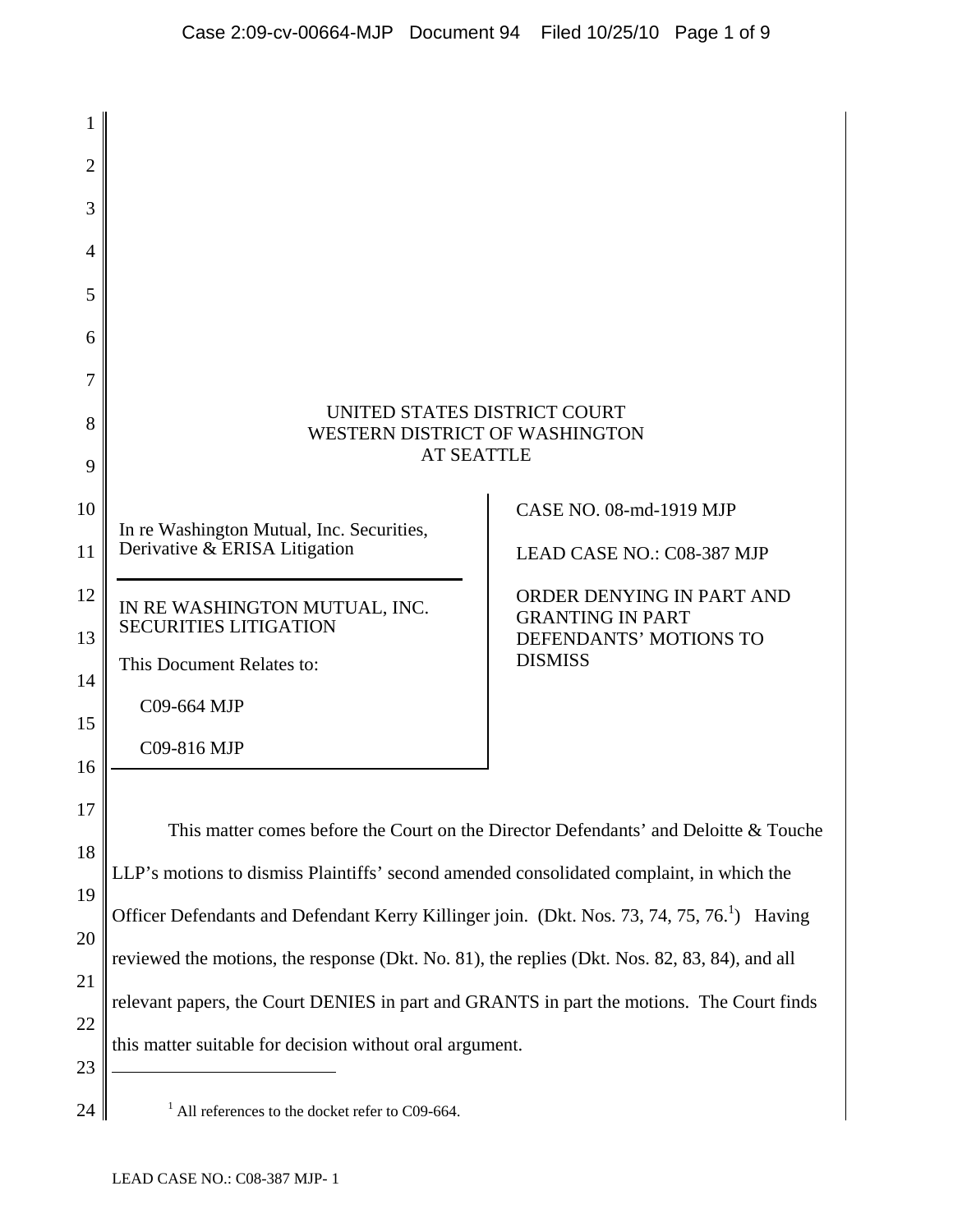1

### **Background**

 $\mathcal{D}_{\mathcal{L}}$ 3 4 5 6 7 8 9 10 11 12 13 14 15 16 17 18 19 20 21 This action is brought by the City of San Buenaventura (the "City") and Lou Solton on behalf of the Monterey County Investment Pool (the "County") (collectively, "Plaintiffs"). Both purchased WaMu notes. The Court previously examined the sufficiency of Plaintiffs' pleadings on Defendants' first round of motions to dismiss. (Dkt. No. 63.) The Court dismissed Plaintiffs' fraud and misrepresentation claims because Plaintiffs failed to allege reliance sufficiently to survive dismissal. (Id.) The Court also dismissed Plaintiffs' California Corporations Code claim, which Plaintiffs no longer pursue. (Id.; Dkt. No. 70.) Plaintiffs have filed an amended complaint, adding greater detail as to reliance, and dropping Deloitte & Touche LLP ("Deloitte") as a defendant to the misrepresentation claim. (Dkt. No. 70.) The Court's first order on the motions to dismiss sets forth the underlying allegations, which are not repeated here. The County provides much greater detail as to its reliance on WaMu's filings with the Securities and Exchange Commission ("SEC").<sup>2</sup> The County now alleges that Solton and his assistant "received and maintained detailed research analytical information about the County's investments, including the subject note with WaMu." (Second Consolidated Amended Complaint ("Compl." or "¶") ¶ 356.) They used a Bloomberg terminal to get access to SEC filings and worked with Sam Butine of Credit Suisse Securities to get advice as to the WaMu note. (Id.) Plaintiff Solton (also defined as "the County" in the complaint) alleges that: [a]s a result of its research and analysis, as well as its communications with Butine, the County read and relied upon WaMu Forms 10-K, including the 2005 and 2006 Forms 10-K, and the Deloitte certifications and audit reports contained therein, in the days prior to its purchase of the WaMu note in July 2007.

<u>.</u>

<sup>23</sup>

<sup>24</sup> II  $2$  The following allegations are taken from the Second Consolidated Amended Complaint and are accepted as true solely for the purpose of deciding the pending motions. Nothing should be construed as acceptance of these allegations as proven fact.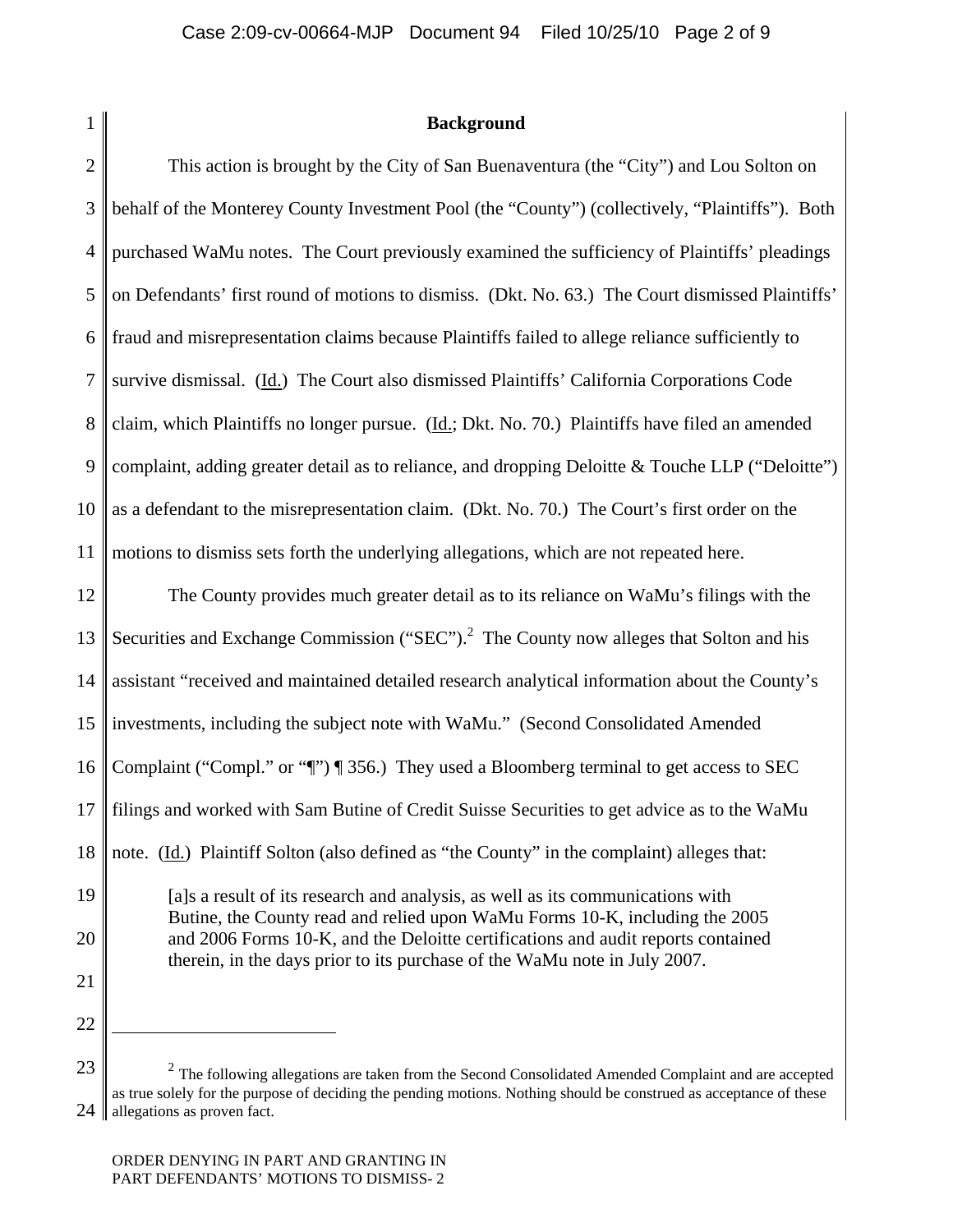1  $\mathcal{D}_{\mathcal{L}}$ 3 4 (¶ 357.) The County alleges that "[i]t is probable, if not certain, that the County would not have purchased the WaMu note absent the misrepresentations and concealment of information in the 2005 and 2006 Forms 10-K." (Id.) Plaintiffs define the "County" as synonymous with Solton. (Compl. at 1.)

5 6 7 8 9 10 11 The County also alleges that it suffered holder damages when it read and relied on the 2007 Form 10-K and the 2007 Form 10-K/A and continued to hold the note. The County states it "received and reviewed the 2007 Form 10-K, both directly through its Bloomberg system and through its advisor, and relied upon such misrepresentations and concealments in deciding to hold on to its note." ( $\parallel$  363.) The County also details that had it known the truth on February 29, 2008 it would have sold all of its interest in the WaMu note.  $(\underline{Id})$  The County makes the same allegations with regard to the 2007 Form 10-K/A.  $(\underline{Id}, \P 364.)$ 

12 13 14 15 16 17 18 19 20 21 22 23 The City alleges that its treasurer Jay Panzica monitored the City's investments and worked with Ben Finkelstein at Stanford Group in the acquisition of the WaMu note. (¶ 359.) The City does not allege it read the 2005 and 2006 Forms 10-K. Instead, it alleges that Finkelstein "had access to and reviewed WaMu's public filings, including its Forms 10-K for 2005 and 2006" and that he "communicated with the City regarding the disclosures made therein."  $(\P 359)$ . The City details the contents of the Forms 10-K that were material to its decision to purchase the note. (¶ 360.) The City alleges that "[a]s a result of it research and analysis, as well as its communications with Finkelstein, the City relied upon WaMu Forms 10- K, including the 2005 and 2006 Forms 10-K, and the Deloitte certifications and audit reports contained therein, in the days prior to its purchase of the WaMu note" in September 2007. (¶ 360.) The City alleges that had it known of WaMu's true condition, it would not have purchased the WaMu note. (Id.)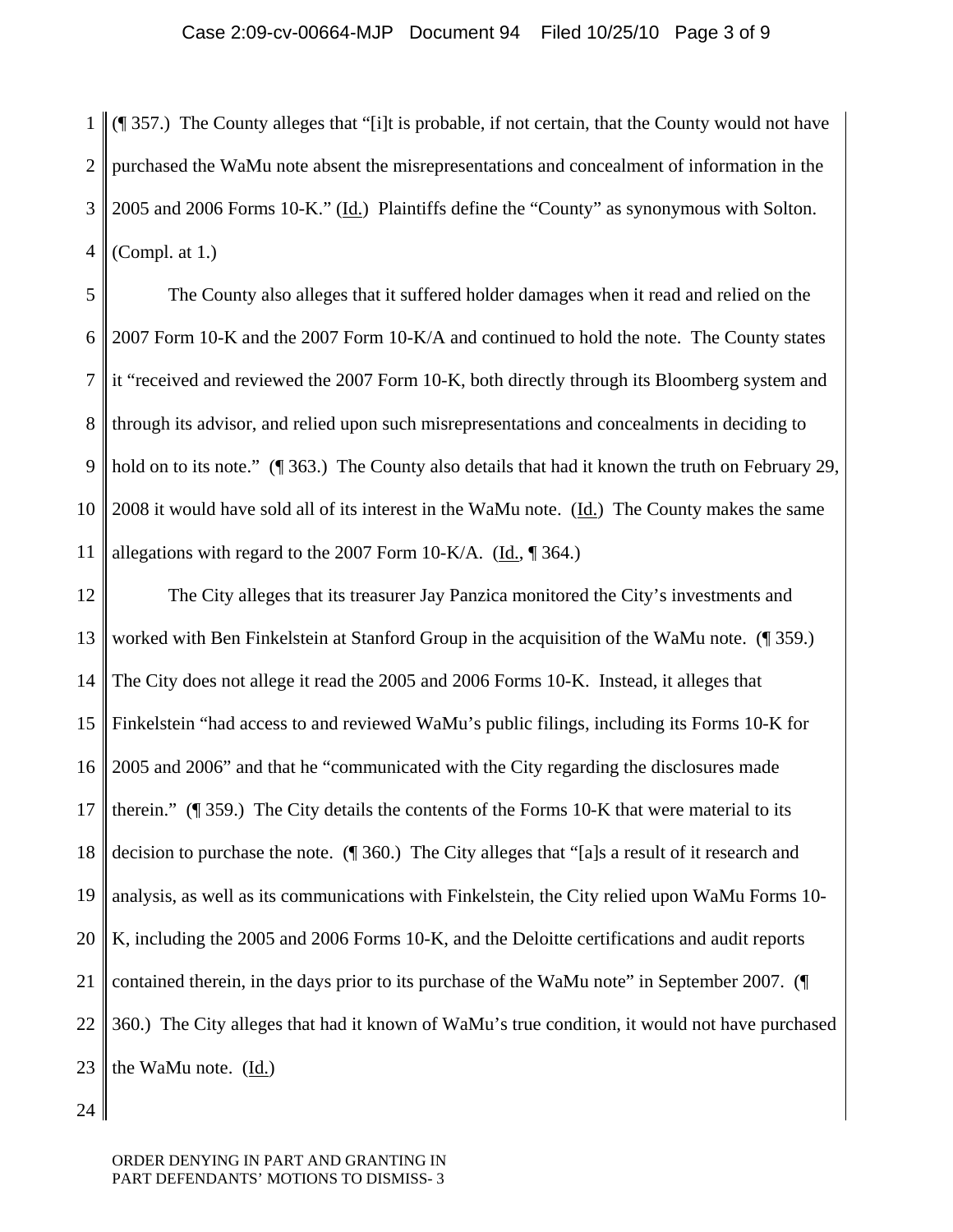#### Case 2:09-cv-00664-MJP Document 94 Filed 10/25/10 Page 4 of 9

1 2 3 4 5 6 7 8 9 10 11 As to holder allegations, the City makes no allegations that it or Finkelstein read the 2007 Forms 10-K and 10-K/A. Instead, the City alleges it "was informed of the contents of the 2007 Form 10-K through its advisor, and relied upon such misrepresentations and concealments in deciding to hold on to its note." (¶ 363.) The same allegation is made as to the Form 10-K/A. (¶ 364.) Nowhere does the City explain who may have read these filings and how they were communicated. Like the County, the City alleges it would have sold its entire WaMu note on both February 29, 2008 and May 22, 2008. (¶¶ 363-64.) The City alleges "[i]t is probable, if not certain that the City would not have continued to hold the WaMu note absent the misrepresentations and concealment of information in the 2005 and 2006 Forms 10-K" and that had WaMu's true condition and Deloitte's false certifications been revealed, "it would have immediately sold its entire interest in its WaMu note." (Id.)

12 13 14 15 The Directors Defendants have filed a motion to dismiss in which the Officer Defendants and Kerry Killinger have joined. (Dkt. Nos. 73, 74, 75.) Deloitte has also filed a motion to dismiss. (Dkt. No. 76.) The Defendants only challenge the adequacy of the allegations as to reliance.

16

#### **Analysis**

17 A. Pleading Standard

18 19 20 21 22 23 Plaintiffs' fraud and negligent misrepresentation claims must satisfy Rule 9(b), as the Court previously held. (Dkt. No. 63 at 4-5.) To sustain their fraudulent misrepresentation claims, Plaintiffs must allege in accordance with Rule 9(b) that (1) Defendants made misrepresentations or omissions; (2) Defendants knew of the falsity (scienter); (3) Defendants had an intent to defraud or to induce reliance; (4) Plaintiffs justifiably relied on Defendants'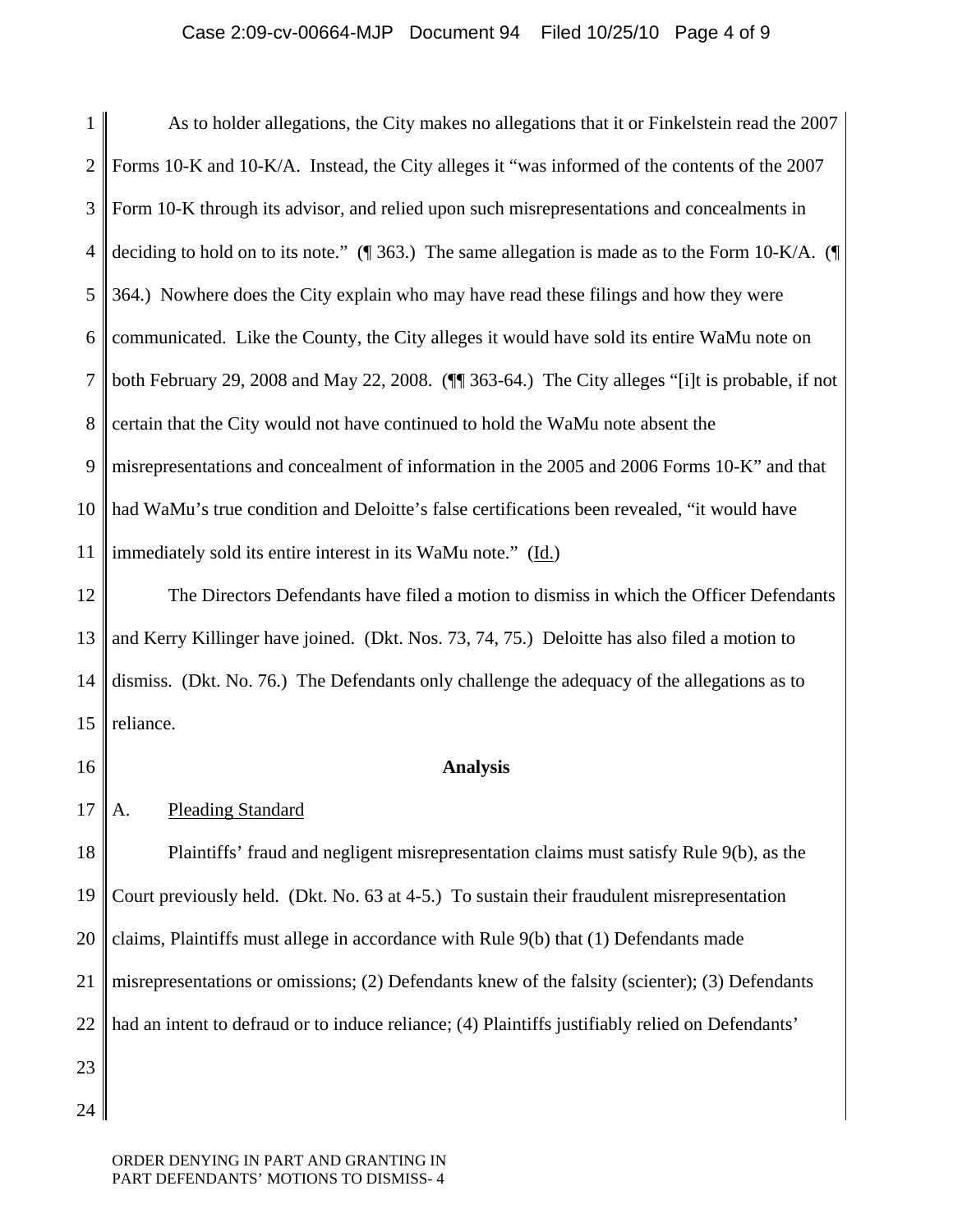# Case 2:09-cv-00664-MJP Document 94 Filed 10/25/10 Page 5 of 9

1  $\mathcal{D}_{\mathcal{L}}$ statements or omissions; and (5) Plaintiffs suffered damages. Small v. Fritz Cos., Inc., 30 Cal. 4th 167, 173-74 (2003). Only the issue of reliance is in play in the pending motions.

3 4 5 6 7 8 9 10 A cause of action for "deceit based on a misrepresentation" requires the plaintiff to allege that "he or she actually relied on the misrepresentation." Mirkin v. Wasserman, 5 Cal. 4th 1082, 1088 (1993). The plaintiff must allege "specific reliance on the defendants' representations: for example, that if the plaintiff had read a truthful account of the corporation's financial status the plaintiff would have sold the stock, how many shares the plaintiff would have sold, and when the sale would have taken place." Small 30 Cal. 4th at 184. "The plaintiff must allege actions, as distinguished from unspoken and unrecorded thoughts and decisions, that would indicate that the plaintiff actually relied on the misrepresentations." Id.

11 12 13 14 15 16 17 18 19 20 21 22 Plaintiffs argue there is a presumption of reliance, but rely on inapposite case law. (See Dkt. No. 81 at 13 (citing Engalla v. Permanente Medical Group, Inc., 15 Cal. 4th 951 (1997)).) As Defendants point out, the plaintiffs in Engalla alleged that every class member read and relied on the statements made, and thus were entitled to a class-wide presumption of reliance. As the California Supreme Court clarified in Mirkin, this decision "do[es] not support an argument for presuming reliance on the part of persons who never read or hear the alleged misrepresentations." 5 Cal. 4th at 1094 (citing Vasquez v. Superior Court, 4 Cal. 3d 800 (1971) (a case on which the Court in Engalla relied primarily—see Engalla, 15 Cal. 4th at 977)). There is no presumption of reliance here because the parties dispute whether or not Plaintiffs did in fact read the SEC filings. There is also no ability to rely on the fraud-on-the-market presumption, as Plaintiffs admit. (Dkt. No. 81 at 9.) B. Reliance Allegations at the Time of Purchase

23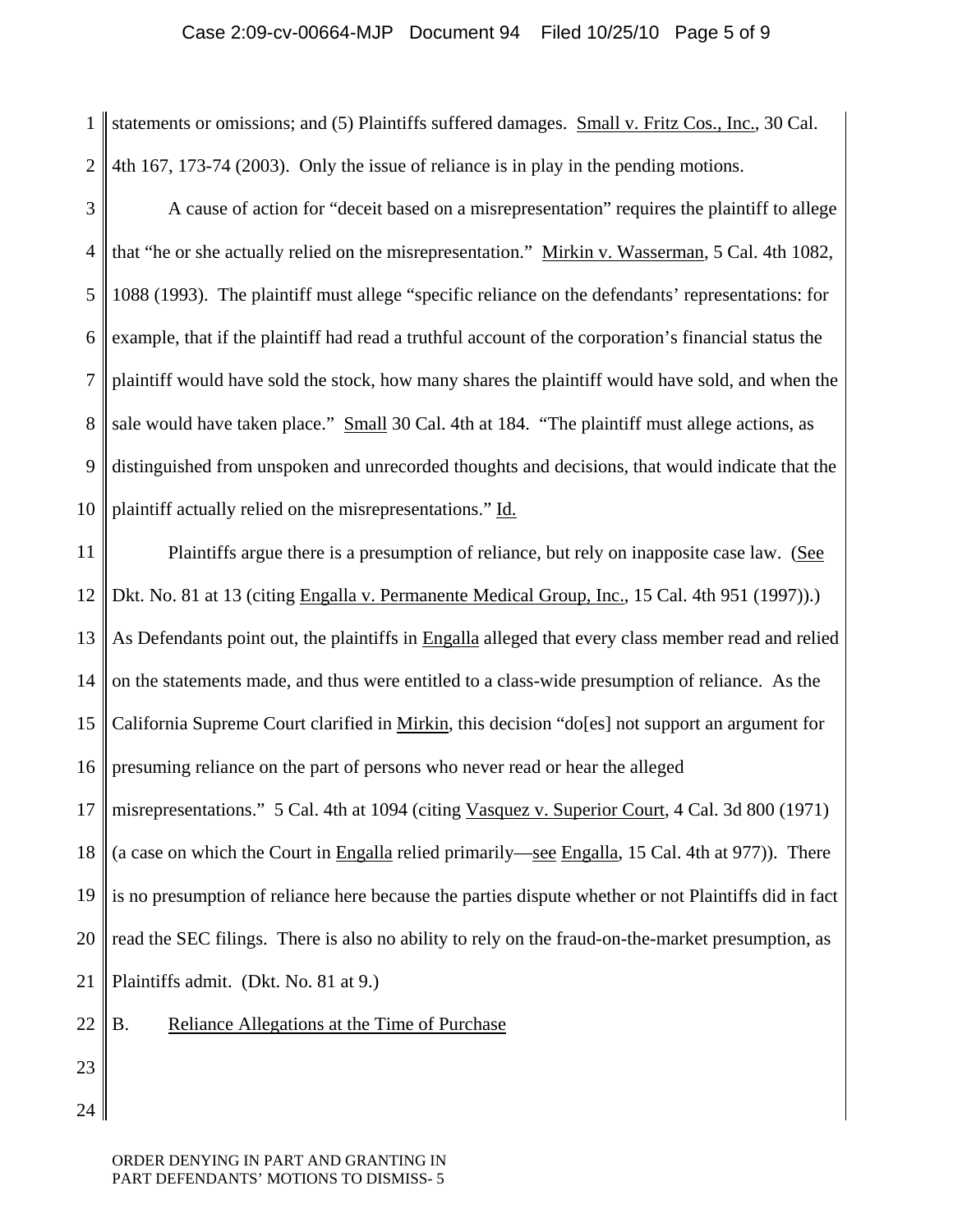### Case 2:09-cv-00664-MJP Document 94 Filed 10/25/10 Page 6 of 9

1 2 3 4 5 6 7 8 9 10 11 12 13 14 The County has now adequately alleged that it read and relied on the 2005 and 2006 Forms 10-K in deciding to purchase the WaMu note. In examining the pleadings, the Court notes that Plaintiffs define the "County" interchangeably with Solton. (Compl. at 1.) The County alleges that "[a]s a result of its research and analysis, as well as its communications with Butine [the investment advisor], the County read and relied upon the WaMu Forms 10-K . . . in the days prior to its purchase of the WaMu note in July 2007." (¶ 357.) The phrase "[a]s a result of its research and analysis," is curious. It could be read as a qualifier to mean that the County and Solton never actually read the SEC filings. However, the Court construes the pleadings liberally and accepts Plaintiffs' perhaps inartful statement that the County/Solton actually read the 2005 and 2006 Forms 10-K. See Jenkins v. McKeithen, 395 U.S. 411, 421 (1969) ("the complaint is to be liberally construed in favor of plaintiff"), reh'g denied, 396 U.S. 869 (1969). The County now alleges that it would not have purchased the WaMu note had it known the truth about WaMu's financial condition with sufficient specificity to satisfy Rule 9(b). The Court accepts the pleading and DENIES the motions on this issue.

15 16 17 18 19 20 21 22 23 24 The City's allegations are also sufficient to survive dismissal. As an initial matter, the Court accepts that the City can allege indirect reliance to survive dismissal so long as the allegations contain adequate specificity. See Mirkin, 5 Cal. 4th at 1098. The City alleges that its investment advisor, Finkelstein, acted as the City's agent and read the Forms 10-Ks for 2005 and 2006. (¶ 359.) Finkelstein allegedly "communicated with the City regarding the disclosures made" in the Forms 10-K, and the City alleges "in the days prior to its purchase," it relied on these disclosures in deciding to make its purchase of the WaMu note. (¶ 359; ¶ 360.) While Plaintiffs could have added greater detail as to the contents of Finkelstein's communications, the Court finds that the allegation, when read in context of the surrounding paragraphs, suffices to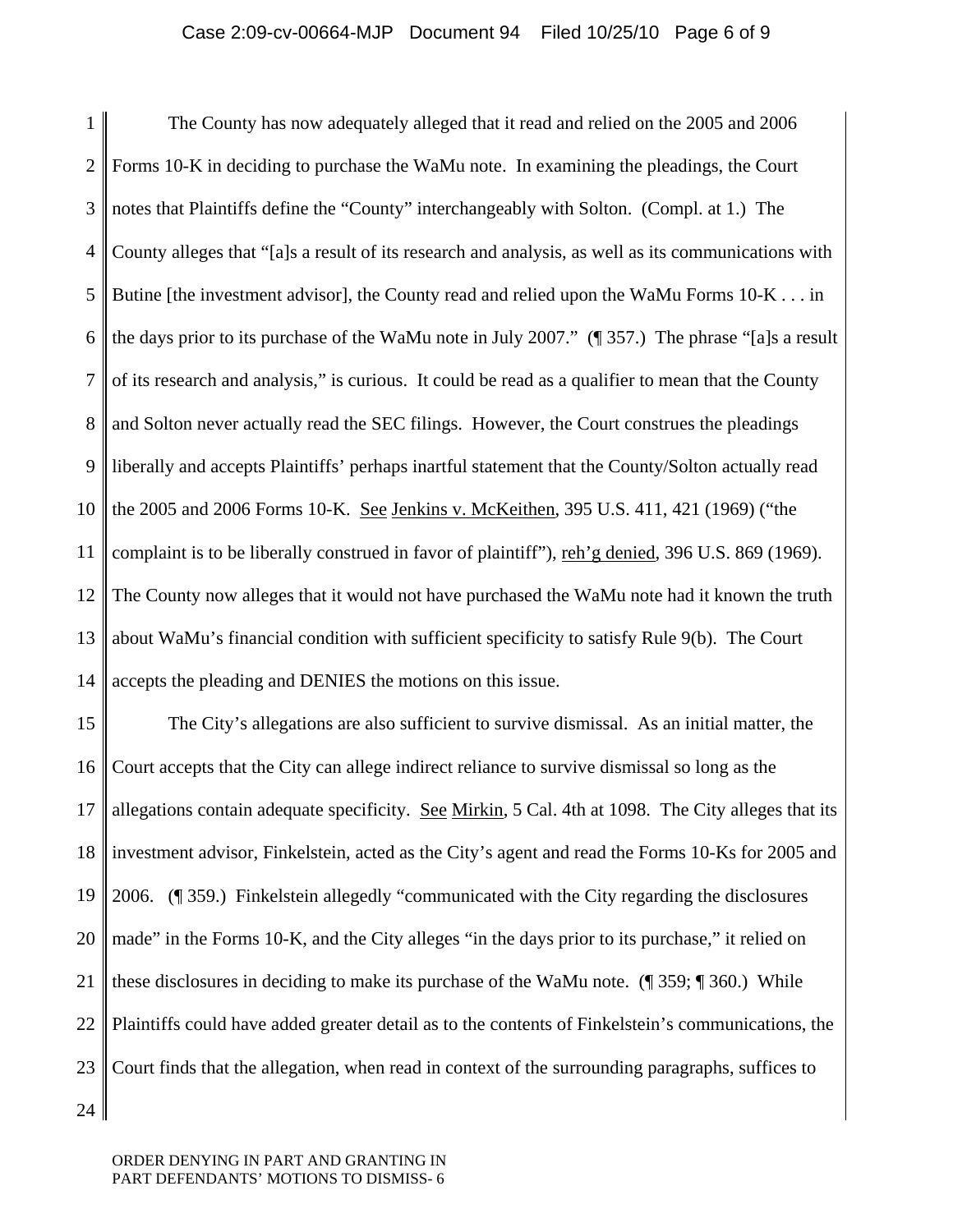# Case 2:09-cv-00664-MJP Document 94 Filed 10/25/10 Page 7 of 9

1  $\mathcal{D}_{\mathcal{L}}$ 3 show that the City was informed of the alleged misrepresentations. The allegations show sufficient detail and particularity to survive dismissal, even under Rule 9(b). The Court DENIES the motions to dismiss on this issue.

4 C. Reliance as to Holder Claims

5 6 7 8 As to holder damages, the Plaintiffs must allege "that if the plaintiff had read a truthful account of the corporation's financial status the plaintiff would have sold the stock, how many shares the plaintiff would have sold, and when the sale would have taken place." Small, 30 Cal. 4th at 184.

9 10 11 12 13 14 15 16 17 18 19 20 21 22 The County's allegations as to reliance are adequate. The County states that it "received and reviewed the 2007 Form 10-K, both directly through its Bloomberg system and through its advisor, and relied upon such misrepresentations and concealments in deciding to hold on to its note." (¶ 363.) For purposes of deciding this issue, the Court accepts that the word "reviewed" adequately encompasses the word "read." The County does not expressly state the date when it read the disclosure. However, analyzing the allegation in its entirety, the Court finds that the date of reading is the same day WaMu made the SEC filing because the County alleges it would have sold its WaMu note the day the 2007 Form 10-K was filed. It cannot allege that it would have sold the note prior to having actually read the Form 10-K. The County provides a detailed statement that had it read an accurate disclosure from WaMu in the 2007 Form 10-K it would have sold all of its interest in the WaMu on the date the filing was made.  $(\underline{Id})$  The County makes the same allegations as to the 2007 Form 10-K/A. These allegations are adequate under Small, 30 Cal. 4th at 184. The Court DENIES the motions on this issue The City fails to allege sufficient reliance to sustain a holder claim. Nowhere does the

23 24 City allege that it or its advisor actually read the 2007 Form 10-K or 10-K/A. In its allegations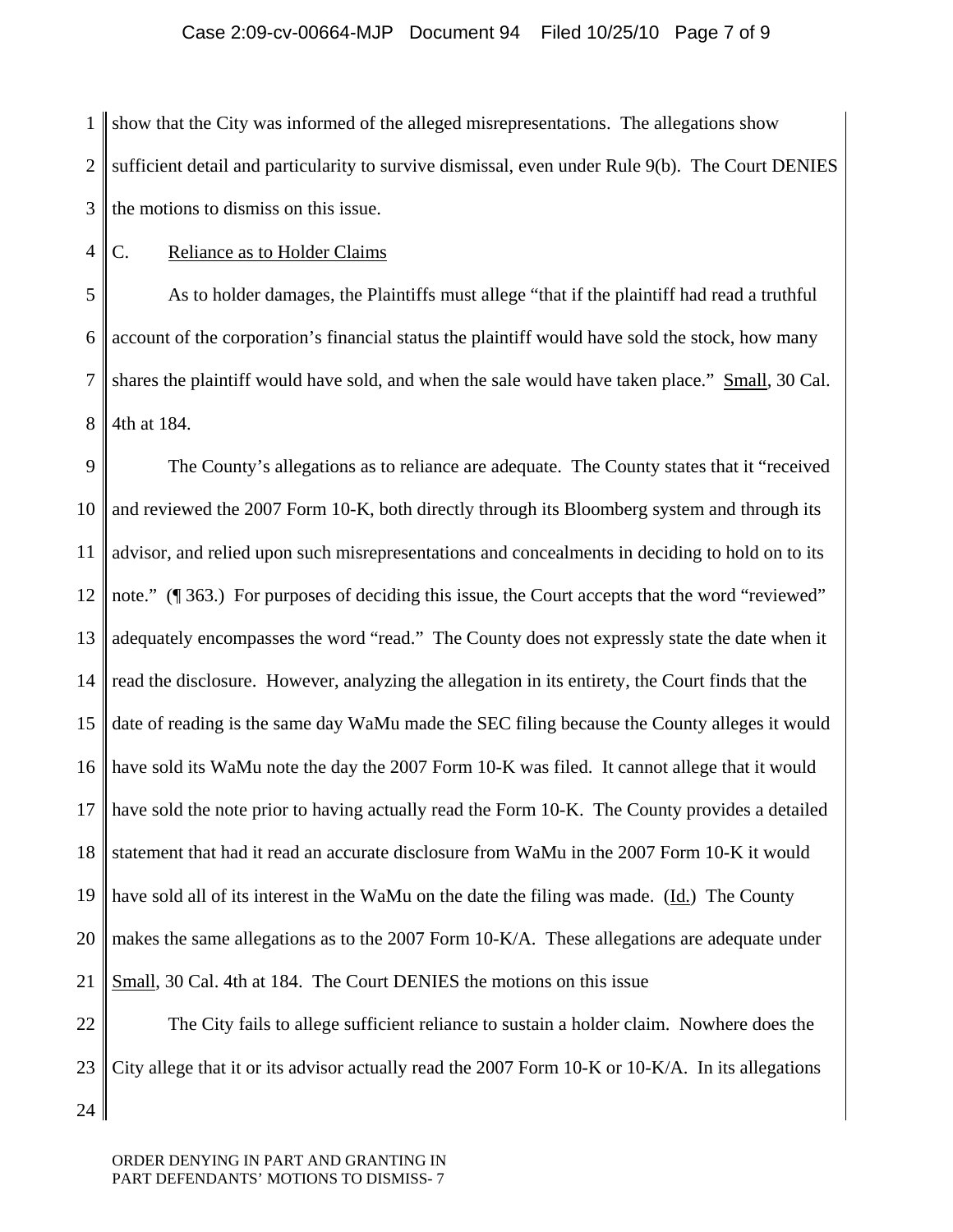# Case 2:09-cv-00664-MJP Document 94 Filed 10/25/10 Page 8 of 9

1  $\mathcal{D}_{\mathcal{L}}$ 3 4 5 6 7 8 as to the acquisition of the WaMu note, the City expressly stated that Finkelstein "reviewed" the 2005 and 2006 Forms 10-K. (¶ 359.) No similar allegation appears as to the 2007 Forms 10-K and 10-K/A. Instead, the City states that it was "informed of the contents of the 2007 Form 10-K through is advisor." (¶ 363.) This allegation is insufficient because the City does not also allege that Finkelstein or any other advisor actually read the SEC filings. Without this specific allegation, the City has failed to allege a holder claim. The Court GRANTS the motion to dismiss on this issue. The City has not alleged adequate reliance to sustain its holder claim, but it may pursue a claim for purchaser damages.

9 D. Justifiable Reliance

10 11 12 13 14 The Director Defendants argue that Plaintiffs have not shown their reliance was justifiable because they allege access to adverse information prior to the date they claim they would have sold their stock. (Dkt. Nos. 73 at 14-15.) This inquiry is highly factual, and it is not ripe for decision at this stage of the litigation. See OCM Principal Opportunities Fund v. CIBC World Markets Corp., 157 Cal. App. 4th 835, 864 (2007).

#### **Conclusion**

16 17 18 19 20 21 22 23 The Court DENIES the motions to dismiss as to the County's purchaser and holder claims. The amended complaint adds sufficient detail of specific reliance to survive dismissal. The Court DENIES in part and GRANTS in part the motions to dismiss the City's claims. Although the allegations as to the purchaser claim are sufficiently detailed, the City fails to make sufficient allegations that it or its agent actually read the 2007 Forms 10-K and 10-K/A. The City may not pursue holder-related claims.  $\sqrt{ }$  $\sqrt{ }$ 

24